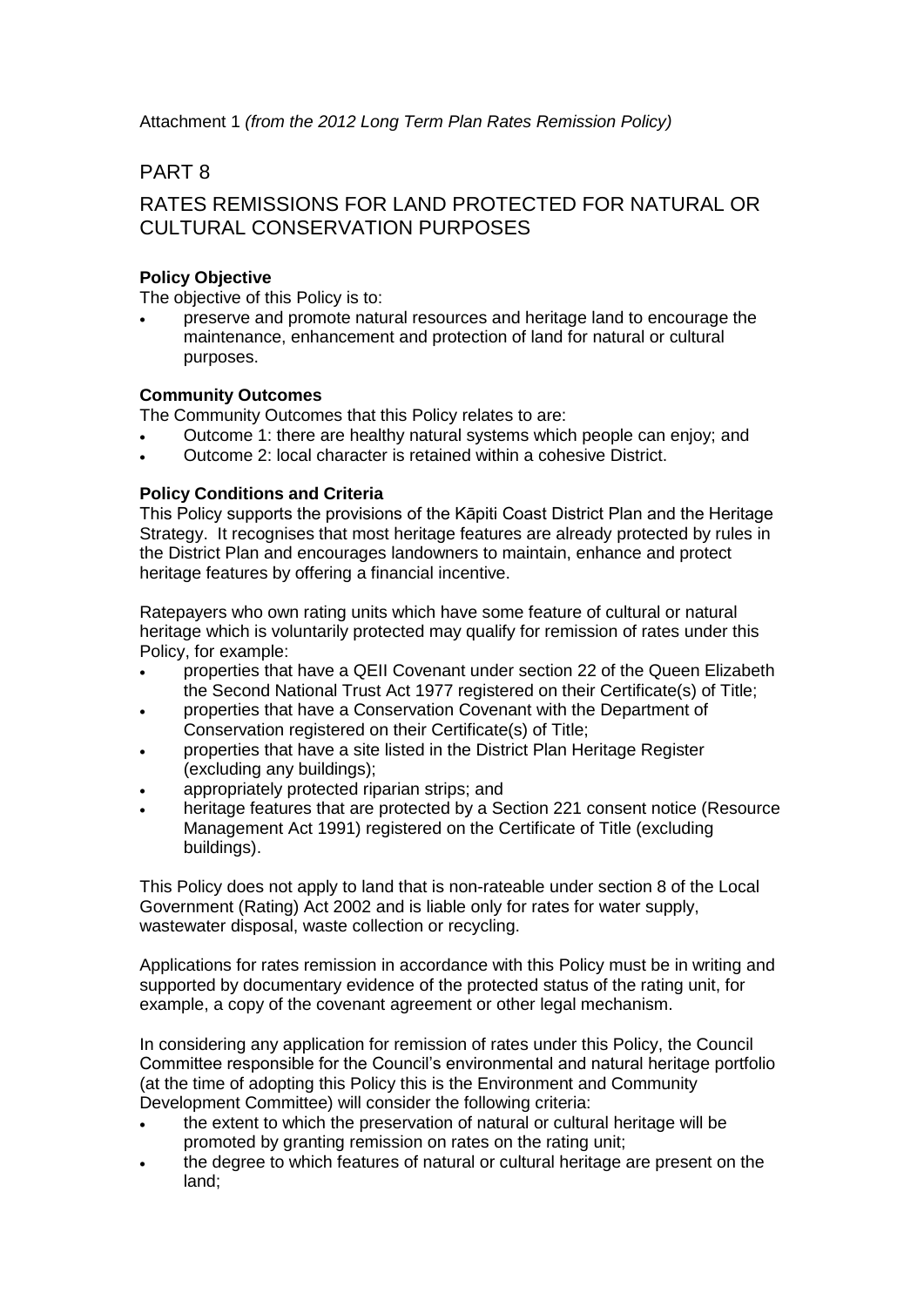- the degree to which features of natural or cultural heritage inhibit the economic utilisation of the land;
- whether, and to what extent, public access to/over the heritage feature is provided for;
- the extent to which the heritage feature is legally (e.g. covenanted) and physically (e.g. fenced) protected;
	- in respect of Geological Sites and Wāhi Tapu:
		- $\circ$  the importance of the place to the tāngata whenua;
		- $\circ$  the community association with, or public esteem for, the place;
		- o the potential of the place for public education;
		- $\circ$  the representative quality and/or a quality or type or rarity that is important to the District;
		- $\circ$  the potential of the place as a wildlife refuge or feeding area;
		- o the potential of the place for its diversity in flora and fauna.
- in respect of Ecological Sites (Areas of Significant Indigenous Vegetation and Significant Habitats of Indigenous Flora) whether the site has:

Representativeness - The site contains an ecosystem that is underrepresented or unique in the ecological district;

Rarity - The site contains threatened ecosystems; threatened species; and species that are endemic to the ecological district;

Diversity – The site has a diversity of ecosystems species and vegetation;

Distinctiveness – The site contains large / dense population of viable species; is largely in its natural state or restorable; has an uninterrupted ecological sequence; and contains significant land forms;

Continuity and Linkage within Landscape: – The site provides, or has potential to provide, corridor/buffer zone to an existing area;

Cultural Values – The site has: traditional importance for Māori; recreational values; significant landscape value; protection of soil values; water catchment protection; recreation or tourism importance; and aesthetic coherence;

Ecological Restoration - an ability to be restored; difficulty of restoration; and cost / time;

Landscape Integrity - significance to the original character of the landscape; isolated feature (for example, does it stand out or blend in?); and whether it has a role in landscape protection; and

Sustainability - size and shape of area; activities occurring on the boundaries which may affect its sustainability; adjoins another protected area; links; and easily managed.

Where remission of rates is granted under this Policy the landowner, in conjunction with the Council, will be required to develop a Heritage Management Plan.

The purpose of a Heritage Management Plan is to set out a plan of action for managing a heritage feature within the Kāpiti Coast District that is subject to rates remission.